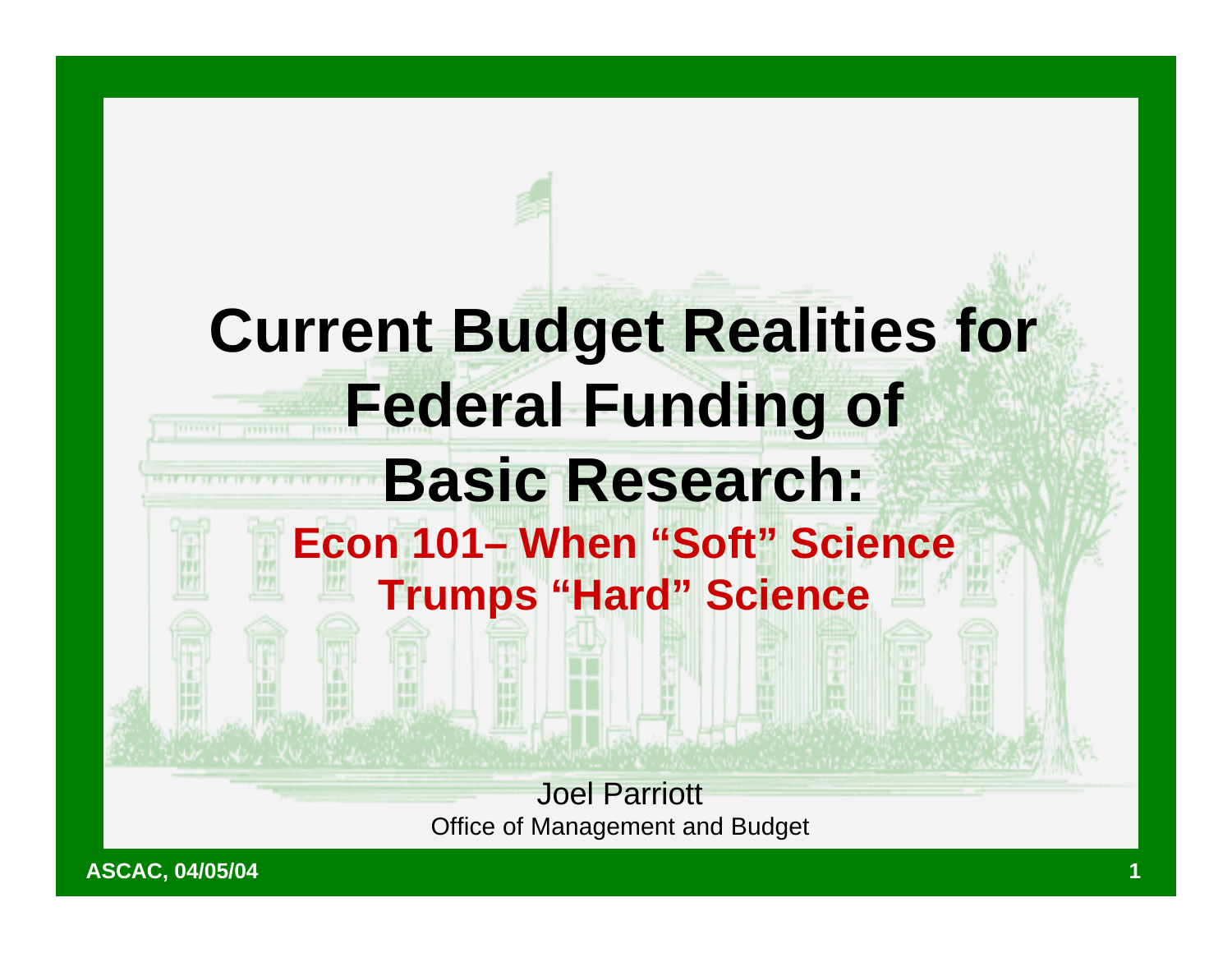## **Some background**

#### • **The Executive Office of the President**

- **Office of the Vice President\***
- **Chief of Staff\***

• **Etc…**

- **Council of Economic Advisers**
- **Council on Environmental Quality**
	- **Domestic Policy Council**
	- **National Economic Council**
	- **National Security Council**
	- **Office of Homeland Security**
	- **Office of Management and Budget\***
	- **Office of National Drug Control Policy\***
	- **Office of Science & Technology Policy** 
		- **Office of the United States Trade Representative\***

**\* Cabinet rank members**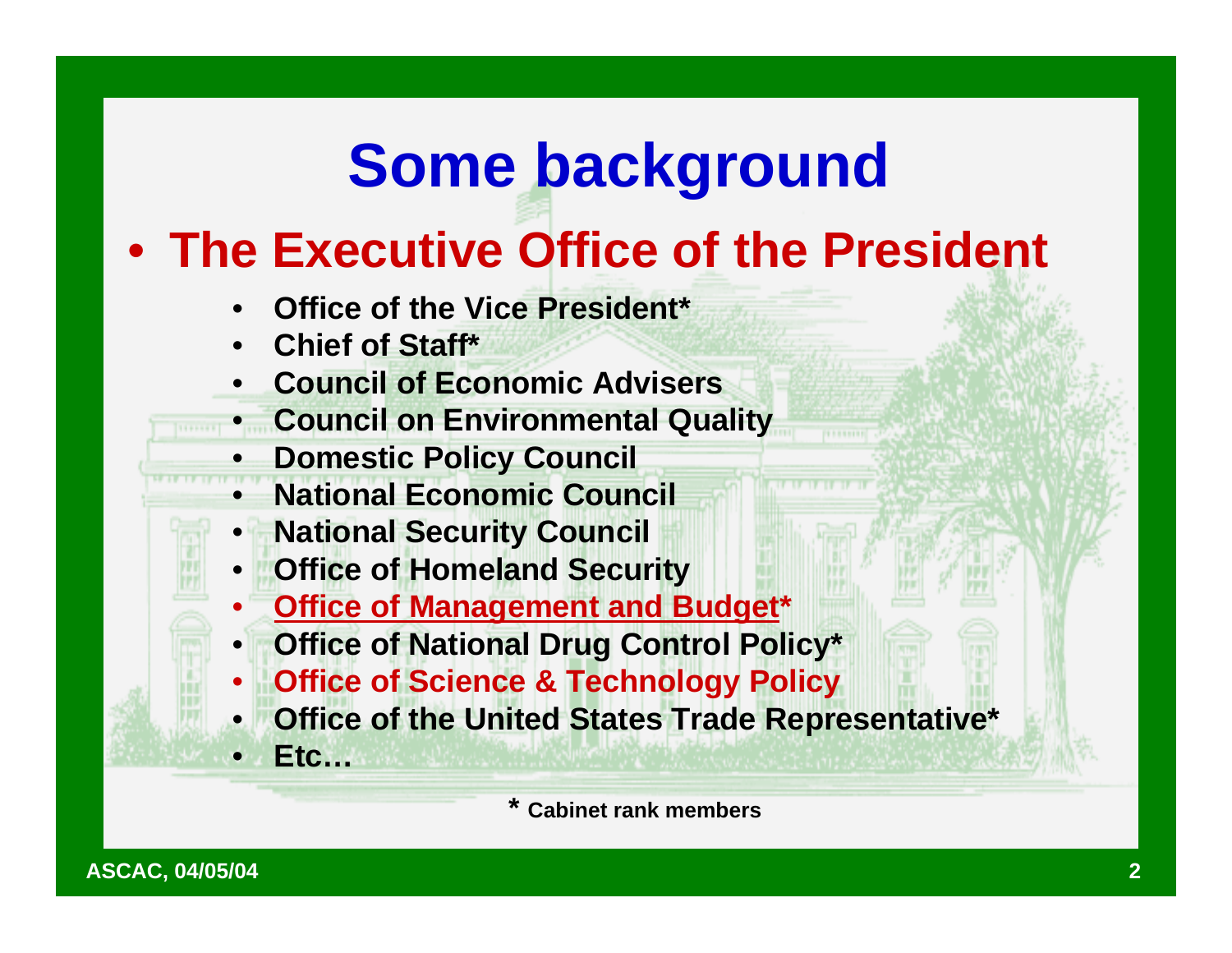# **What does OMB do?**

• Assists the President in the development and execution of his policies and

• OMB has a hand in the development and resolution of all budget, policy, legislative, regulatory, procurement, e-gov't, and management issues on behalf of the President.

programs.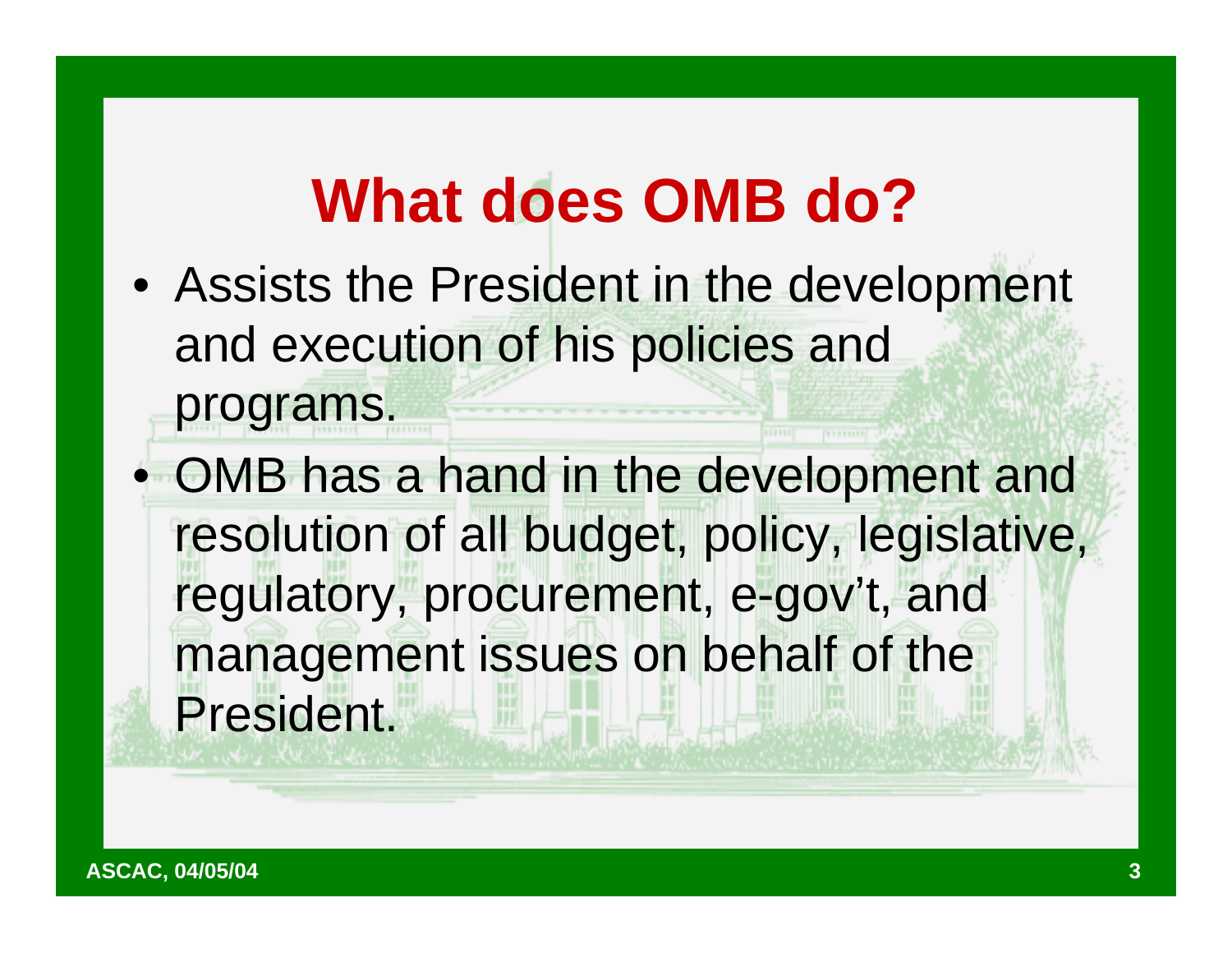## **Two Worlds**

#### **Political – make decisions**

- **Director** (Josh Bolten) & **Deputy Directors** (Joel Kaplan and Clay Johnson)
- **Program Associate Directors or PADs** (Marcus Peacock)
	- **Career – make recommendations** • **Deputy Associate Directors or DADs** (Mark Weatherly) • **Branch Chiefs** (Rick Mertens)
	- **Program Examiners** (me)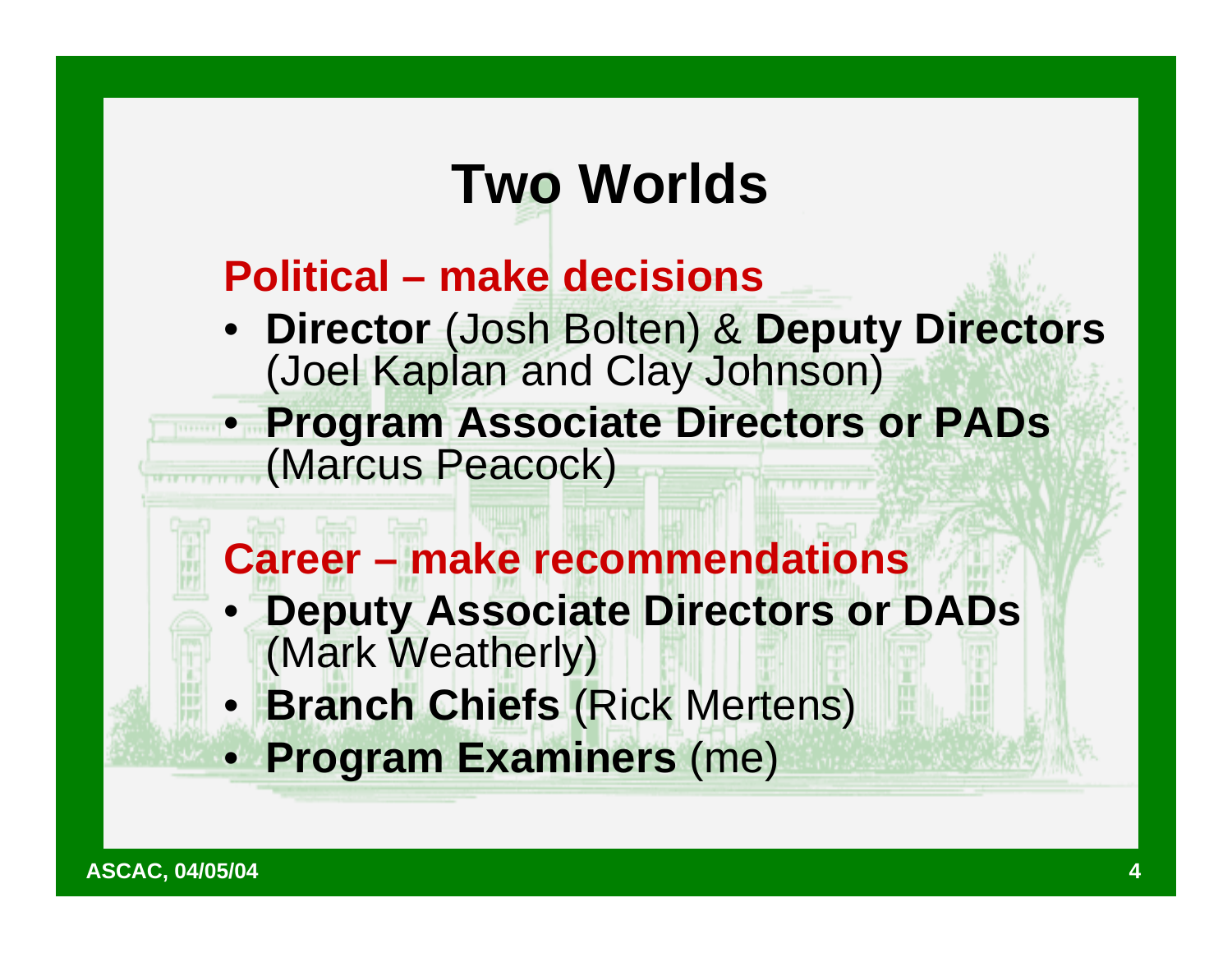## **OMB Jurisdictions**

**The Sandbox Principle: Competing for Research Dollars at the White House**

- **Natural Resource Programs** – **DOE, NASA, NSF, USDA, EPA**
- **Human Resource Programs**

– **NIH, DoEd**

– **DOD, NNSA**

- **General Government Programs** – **DHS, NOAA, NIST**
	- **National Security Programs**

NB: Important differences with Congressional jurisdiction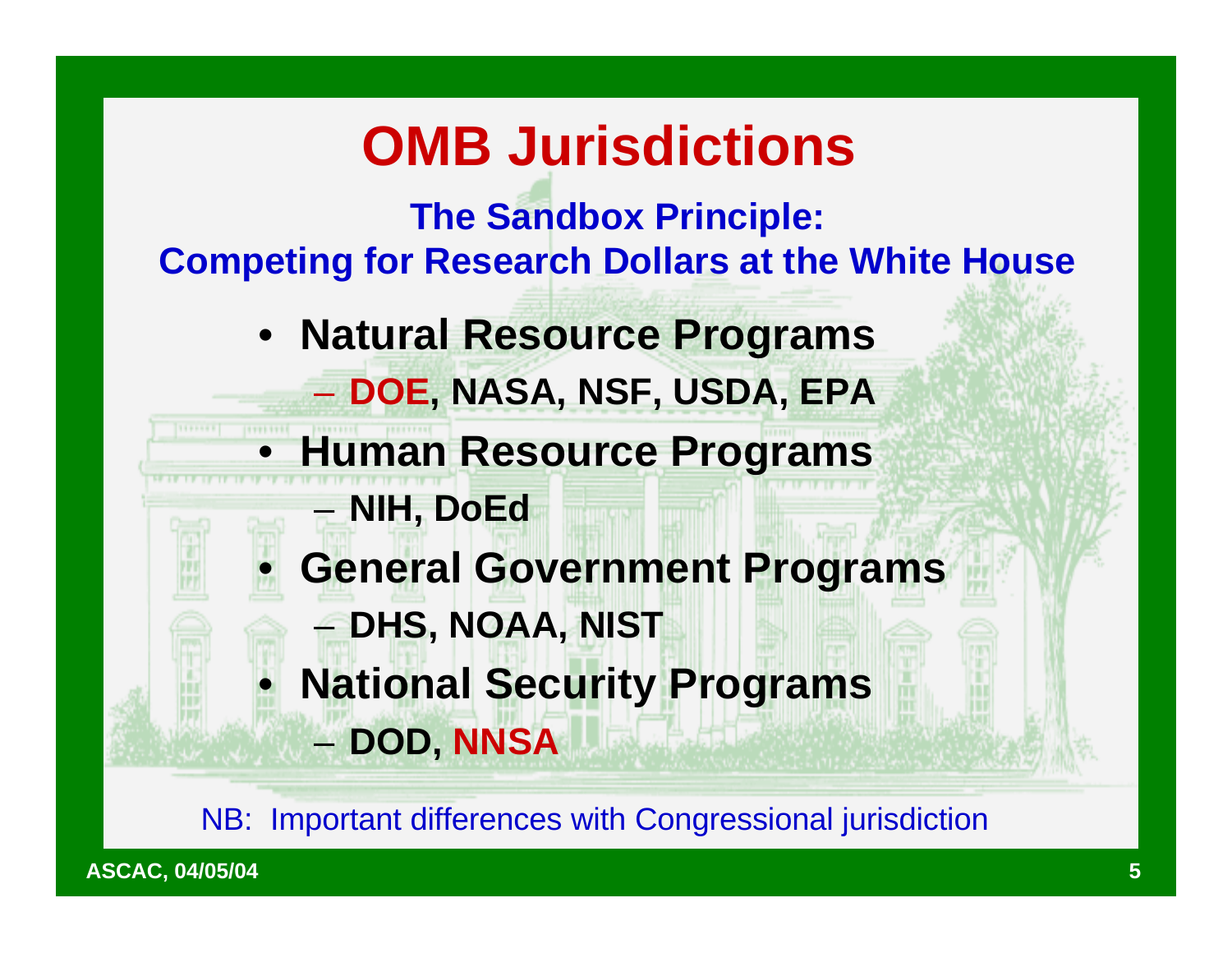# **President's FY 2005 Budget Reflects America's Priorities**

### • **Winning the War on Terror**

### • **Protecting the Homeland**

## **Strengthening the Economy**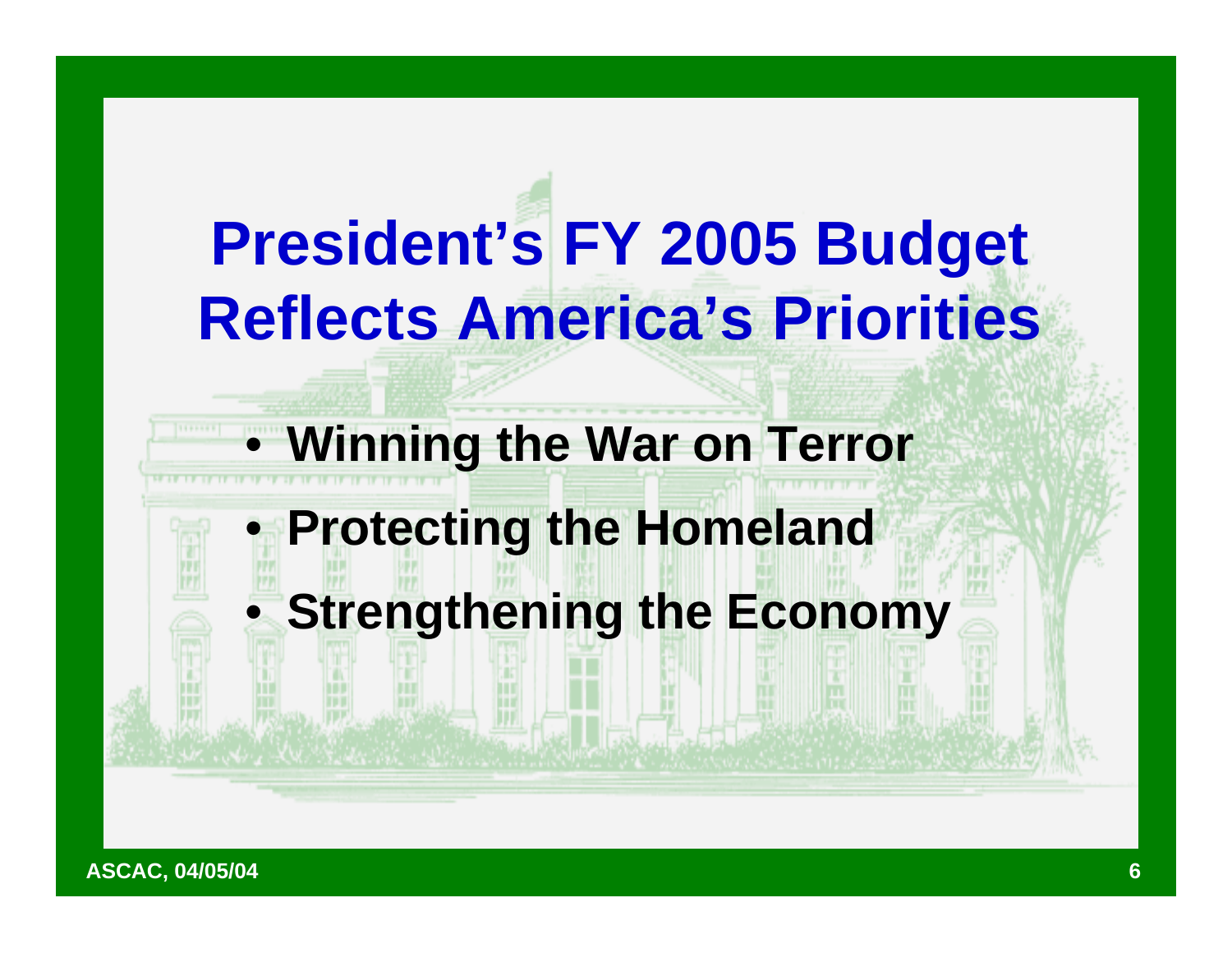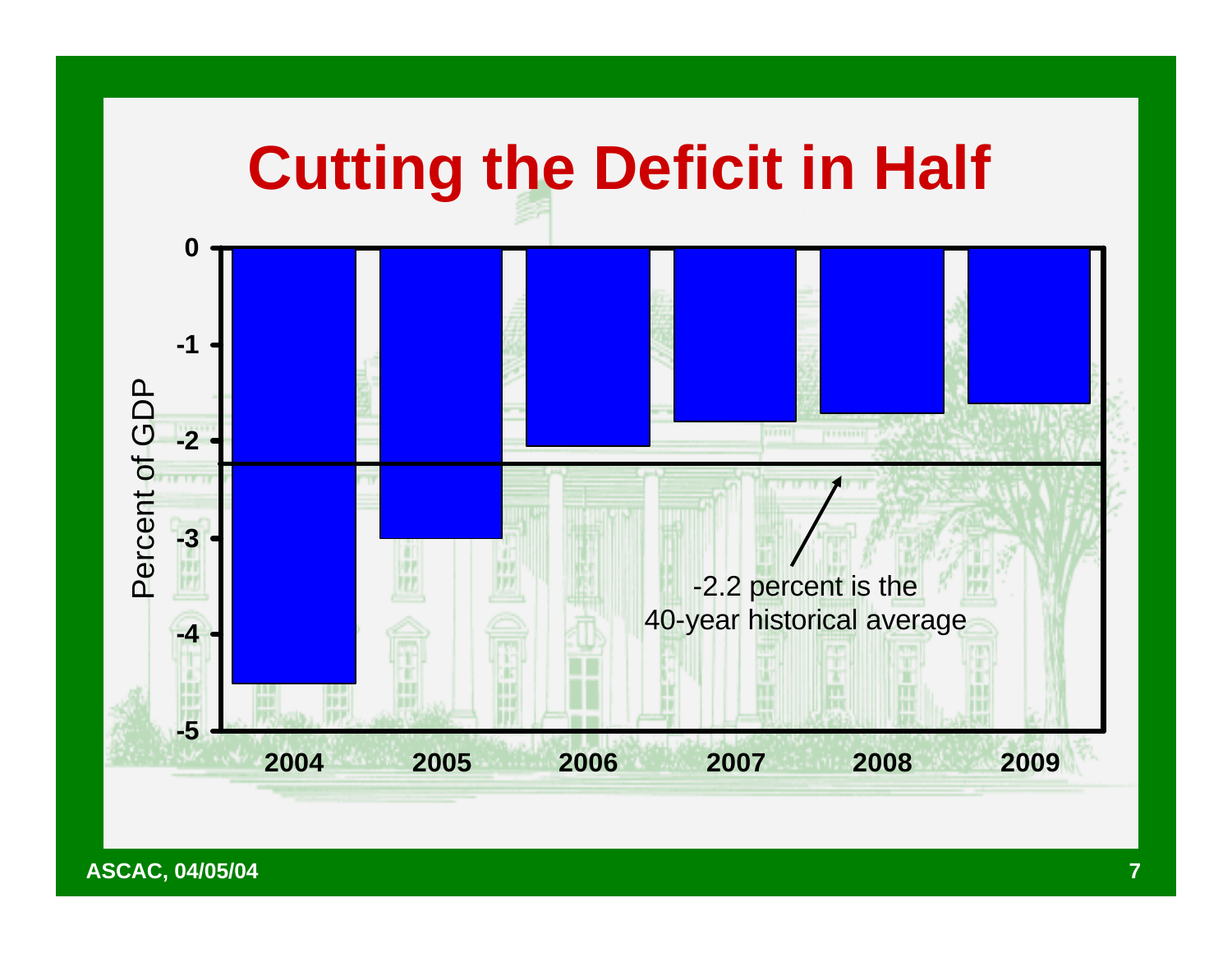#### **Enhanced Security – Restraint Elsewhere**



**ASCAC, 04/05/04 8**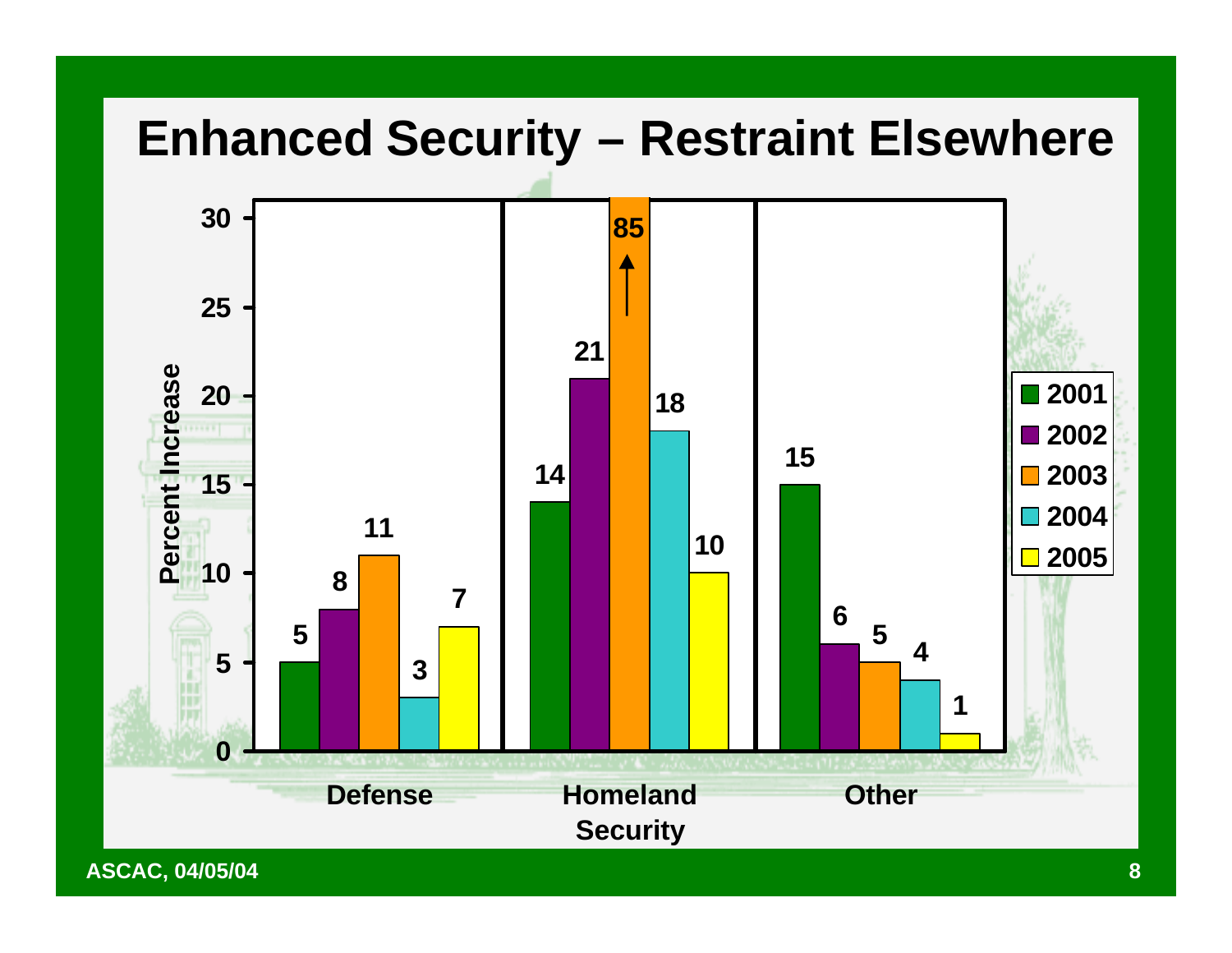## **The Big Five Percent Change in S&T Budgets**

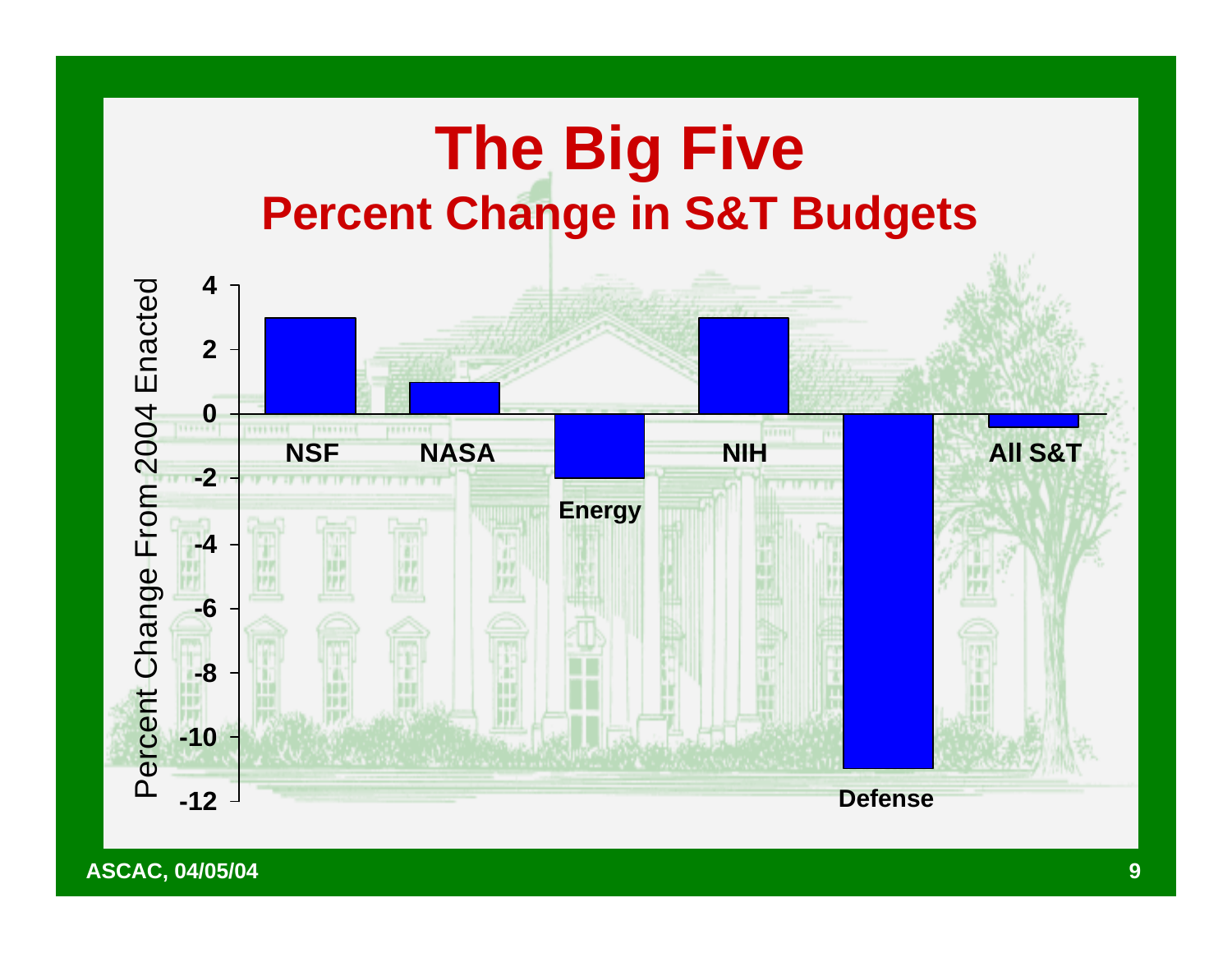

**ASCAC, 04/05/04 10**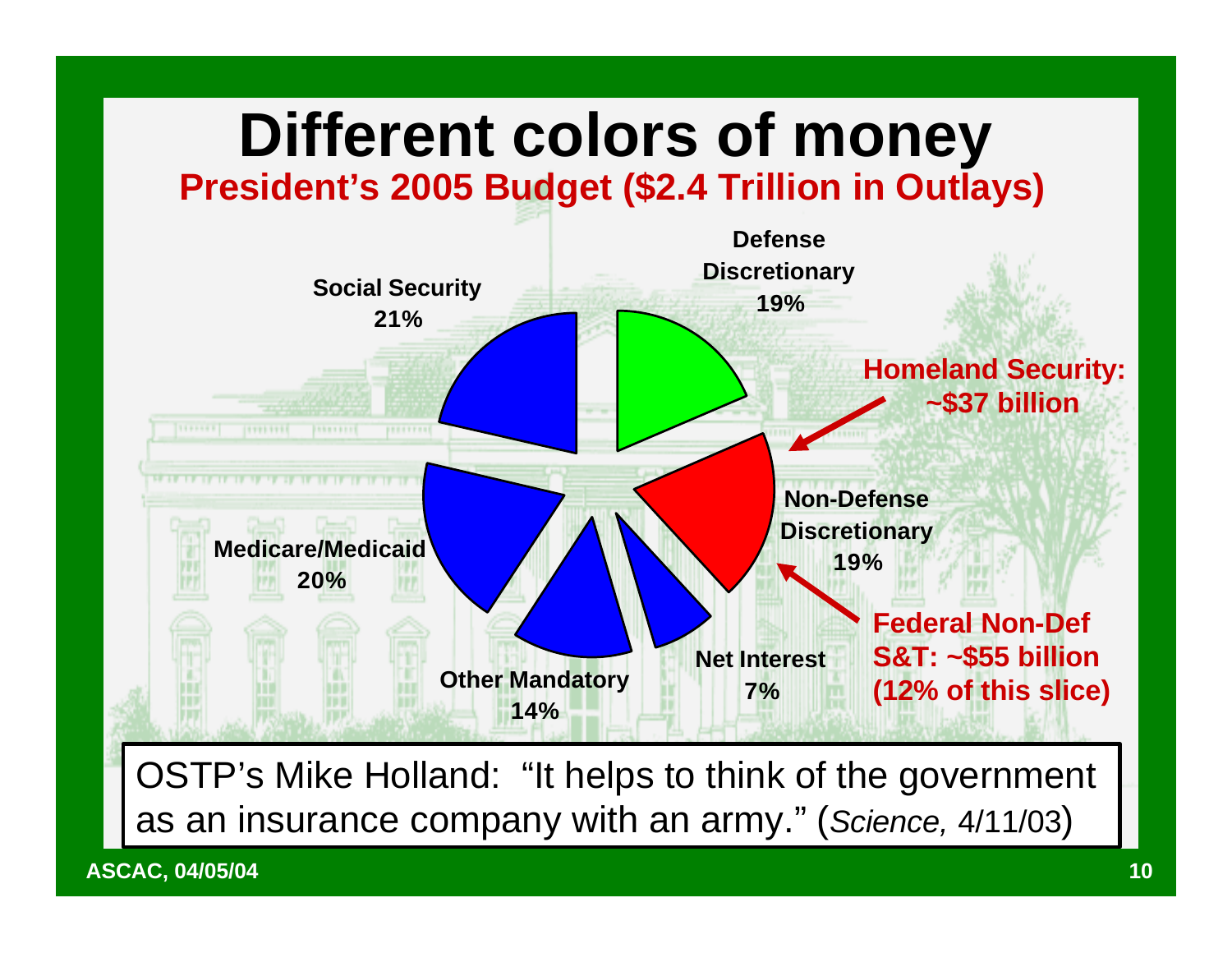# **The "M" in OMB**

#### **"Government should be results-oriented guided not by process but by performance."**

#### *– George W. Bush*

#### **In other words….**

#### **Focus on results, not dollars.**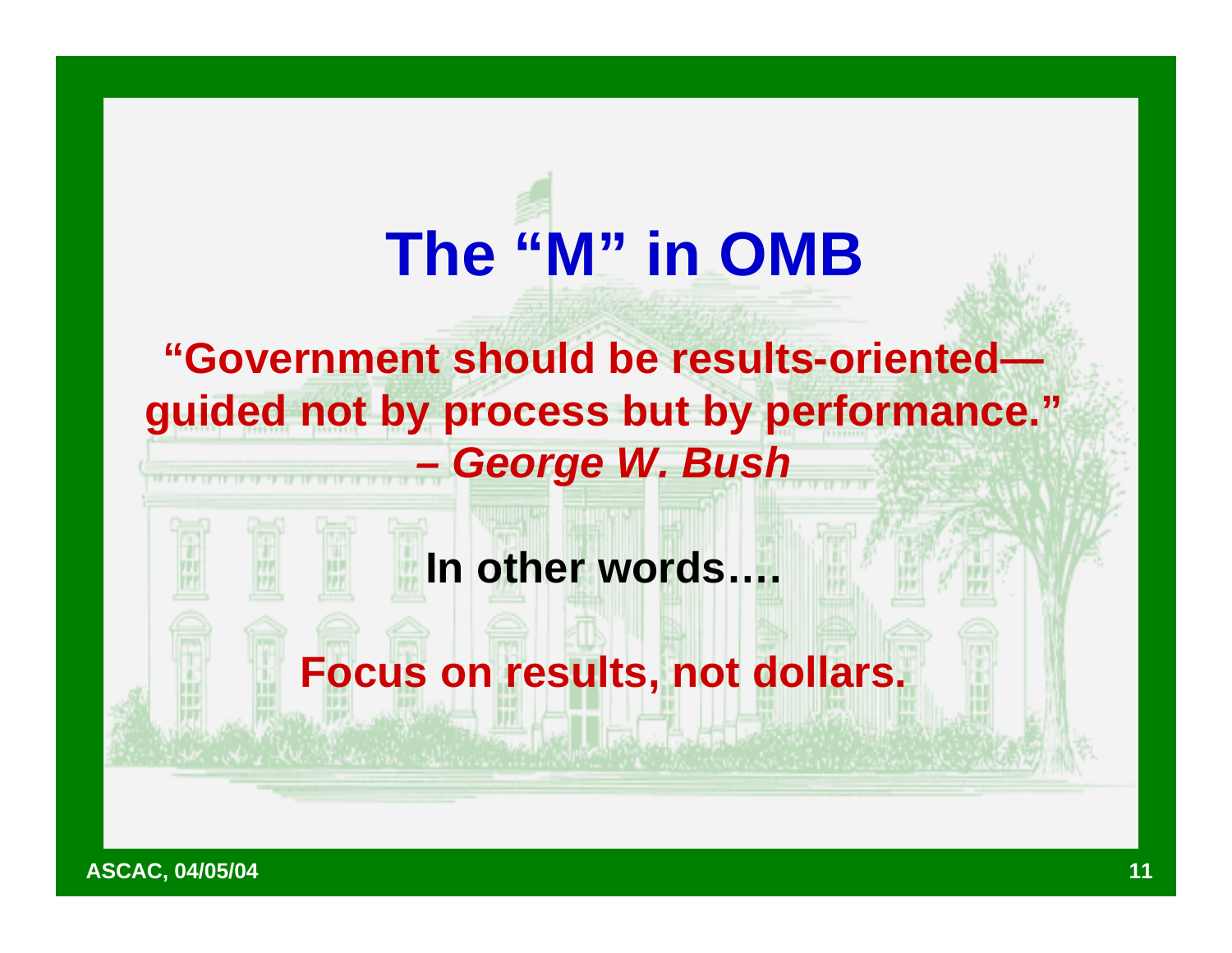# **Program Assessment Rating Tool (PART)**

- **2 nd year; sweeping assessment of federal programs to date - 400 programs (\$1 trillion); 58 were R&D**
- **Collaborative effort between OMB and the Agencies; 20% of programs to be added each year**
- **Formalized yes/no questions typically asked by examiners: program planning & design, strategic planning, program management, and program results/accountability**

**[www.whitehouse.gov/omb/budget/fy2005/part.html]**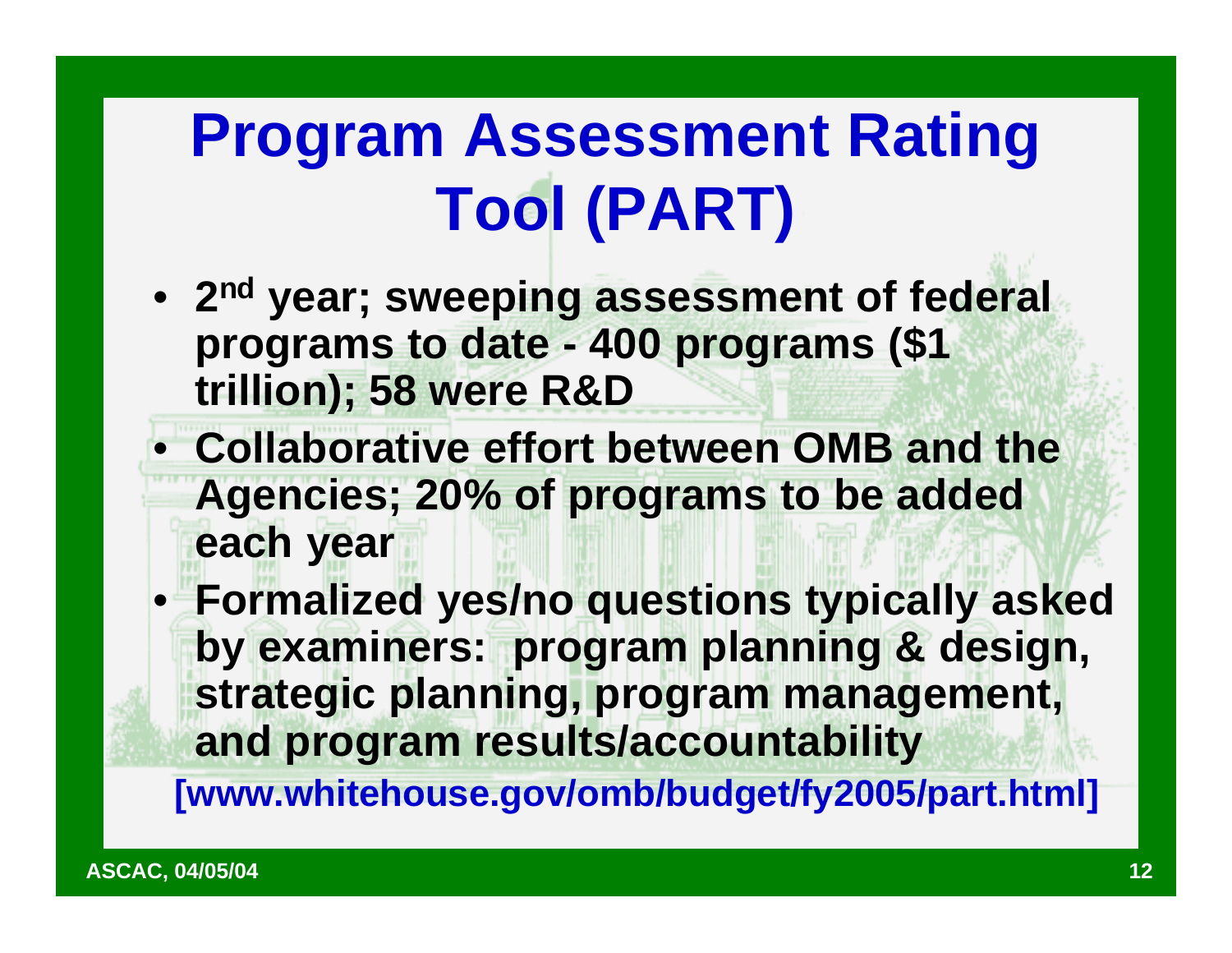## PART Assessments of 58 R&D Programs

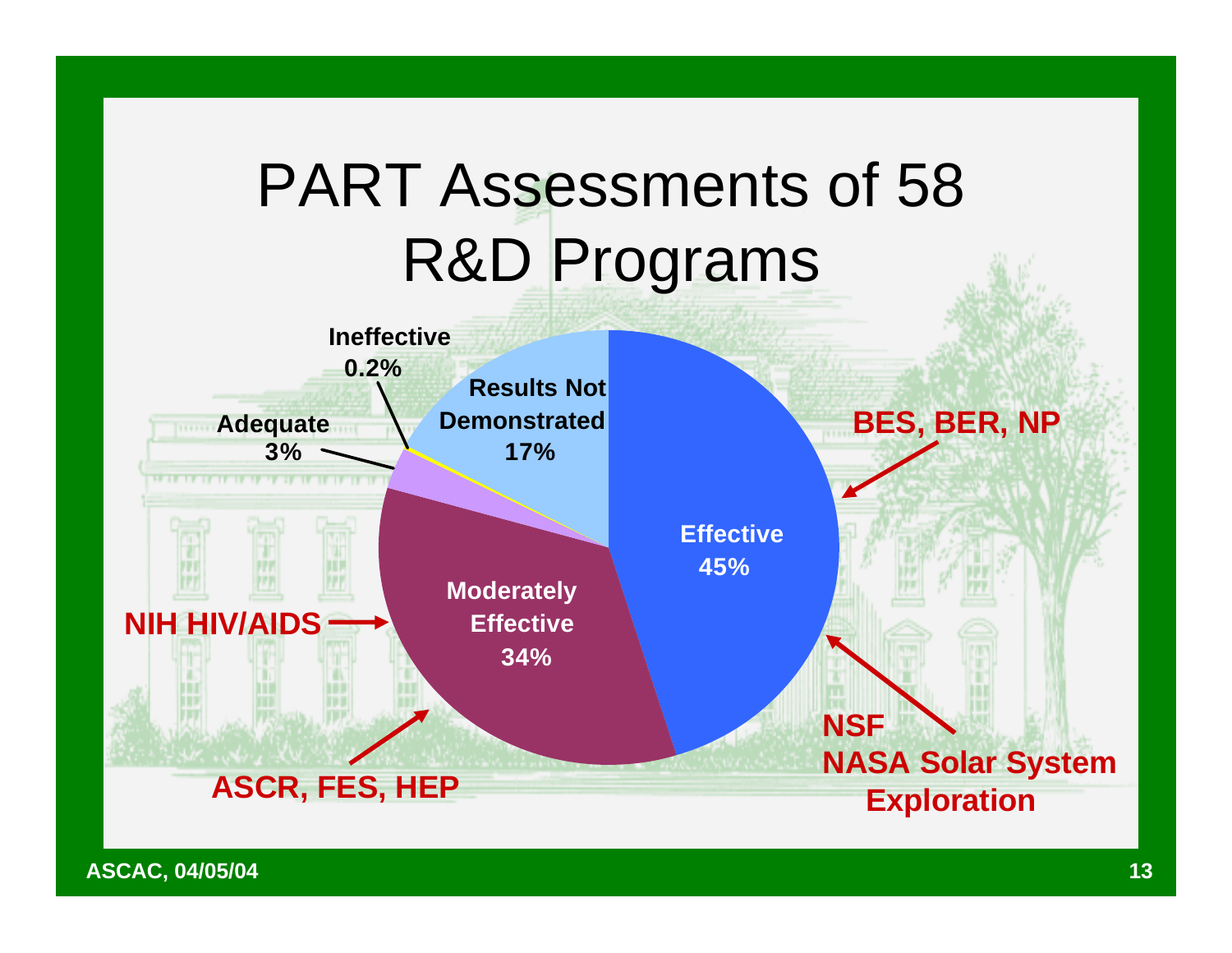## **ASCR Outcomes**

#### **Actions in response to PART findings:**

- **The 2005 Budget provides funds to continue operating the program's primary user facility at 100 percent of maximum capacity, and to begin a major new research activity in applied mathematics. (Total funding level also increased by \$2M.)**
- **The Department will develop an appropriate action plan in response to the findings and recommendations of the Committee of Visitors within 30 days of receipt of the report.**
- **The Department will meaningfully engage the ASCR advisory committee in thorough assessments of research performance and in regularly revisiting the strategic priorities for the program in order to help identify gaps in the research portfolio and suggest remedies.**
- **The Department will work with its advisory committee to develop research milestones [by September, 2004] against which future outside panels may judge interim progress toward achieving the long-term goals of the program.**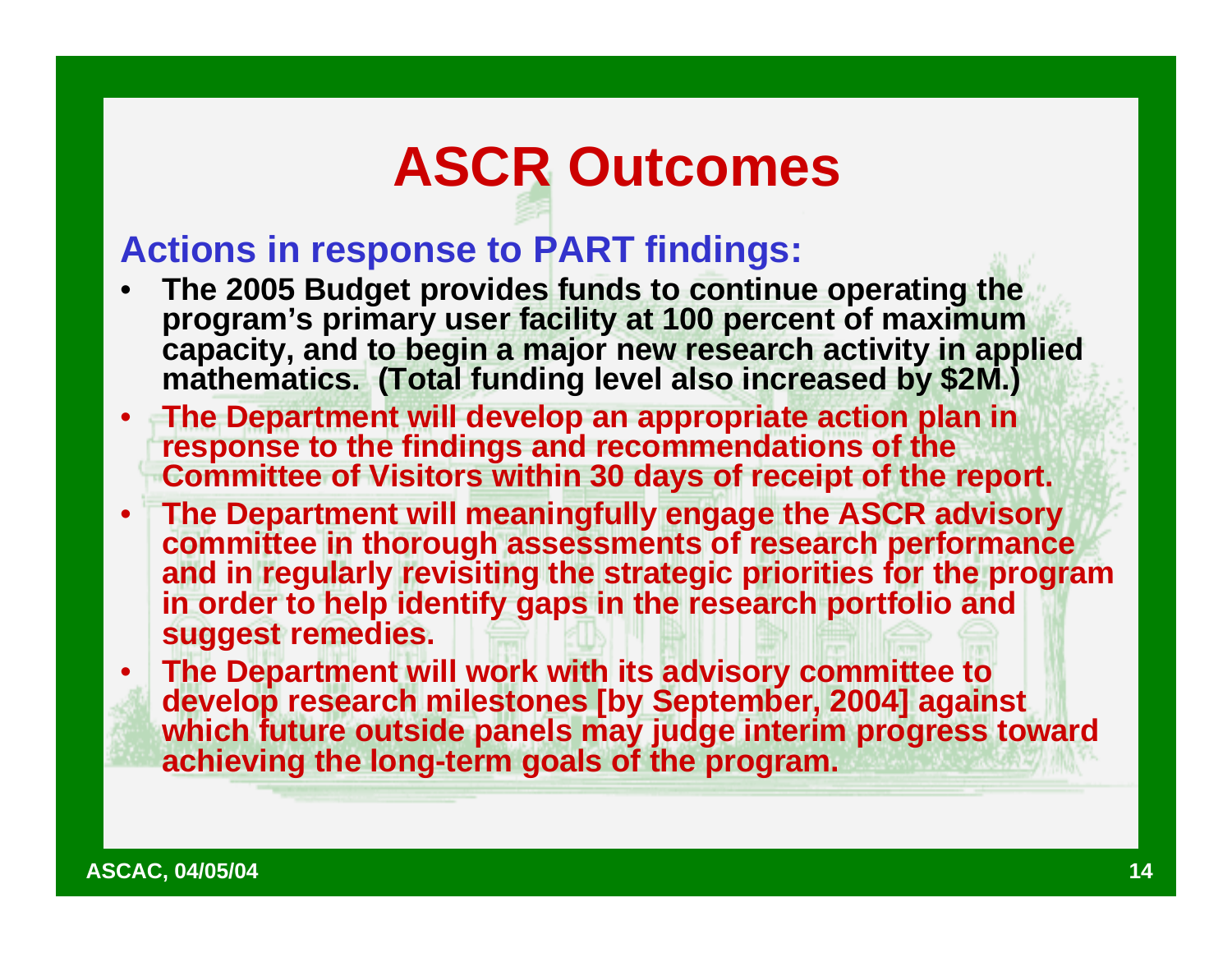# **Misc. Topics**

- **Necessary, but not sufficient conditions for receiving [new and ongoing] funding**
	- **Demonstrate proper stewardship of taxpayer \$\$**
	- **Maximize scientific return on existing facilities**
	- **Address the R&D investment criteria & PART**
	- **Quality, relevance, and performance [www.ostp.gov/html/ombguidmemo.pdf]**
	- **Strategic planning:**
		- **Develop measurable long term goals**
		- **Lead with the science: tell us what you want to learn, not what you want to build**
		- **Priority setting is critical, including identifying offsets in existing program**
		- **Must recognize budgetary constraints & process**
		- **Appropriate interagency coordination and cooperation**
		- **International context is critical**
	- **Office of Science and Technology Policy support**